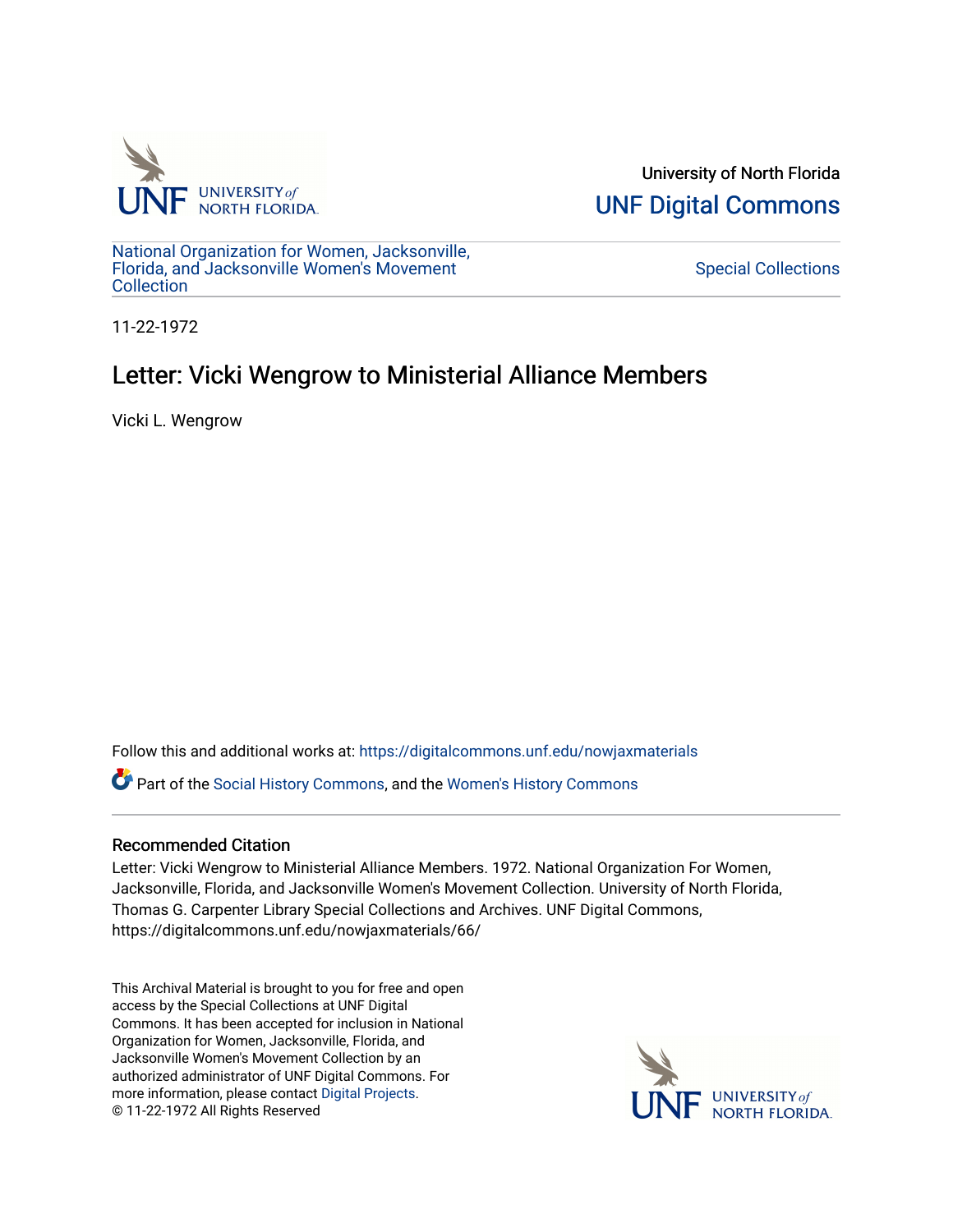November 22, 1972

Ministerial Alliance Members Chaplain Ronald Mudd, Pres. Methodist Hospital 1640 Jefferson Jacksonville, Florida

## Dear Persons:

Now, while HOW is putting pressure on Alliance ministers to back off from their ethical position on ERA, **it seemsthe best time**to **give my**personal thanks to Ministerial Alliance members for their support of ERA.

The last decade has seen a refusal to endorse traditional organized religion by so many, especially by the new generation, on the grounds that religion is not "relevant": because clergypersons did not seem to be taking the lead in humanizing American institutions. Too often, it has seemed that churches, in fact, have been final havens for bigotry. And, frankly, I have participated in my share of bigotry on the reverse side. I did not trust the positive response I got from Ministerial Alliance members when I spoke to them on Human Rights. I approached you to support the ERA, to be honest, with a mixture of hope and cynicism. I really didn't think you would stand strong on a moral-ethical issue if it was controversial. I did not give you the credit you deserve as Judeo-Christian persons.

To an extent, the vocalness of the opposition to our mutual ERA stand shows how very deep and internalized is the oppression of American women. I know it is part of your professional competence to deal with and understand people's fears. But I have a particular perspective and experience I can share with you as a person especially aware of the consciousness of women (all of whom I look upon as my sisters--whether they think they are or not).

Women have rarely benefitted from change in society, even when that change was supposed to mean progress. The objections to the ERA have been answered by such impressive resource institutions as the U.S. **labor Department** and the Florida Human Relations Commission. But opponents don't believe them. In **a** real sense, the "manhaters" of our society are the opponents of ERA **and** of so-called "women's for them, but in what might be done to them if they ask for something for themselves. They cannot believe that the men who have power will interpret ERA to extend any human legal protections women now **have** to men: they're convinced it is in the nature of men to take what little security and status women now have. They're convinced men will make them pay for the new possibilities of freedom in some outlandish way--either by sharing bathrooms or being drafted or some such possible punishment.

And their fears are not unfounded in recent history. Suffrage for women took a 50 year struggle, has not resulted in a great dealof participation of women in the political system, but has resulted in a good deal of ridicule--an inteligent remark by a women can still, as often as not, be denigrated by a, "Ho-ho, we should never have given women the vote!" And the first important compromise for civil rights for black Americans is mostly at the expense of female citizens. Whatever my own convictions on the busing issue, it is clear that it is women's